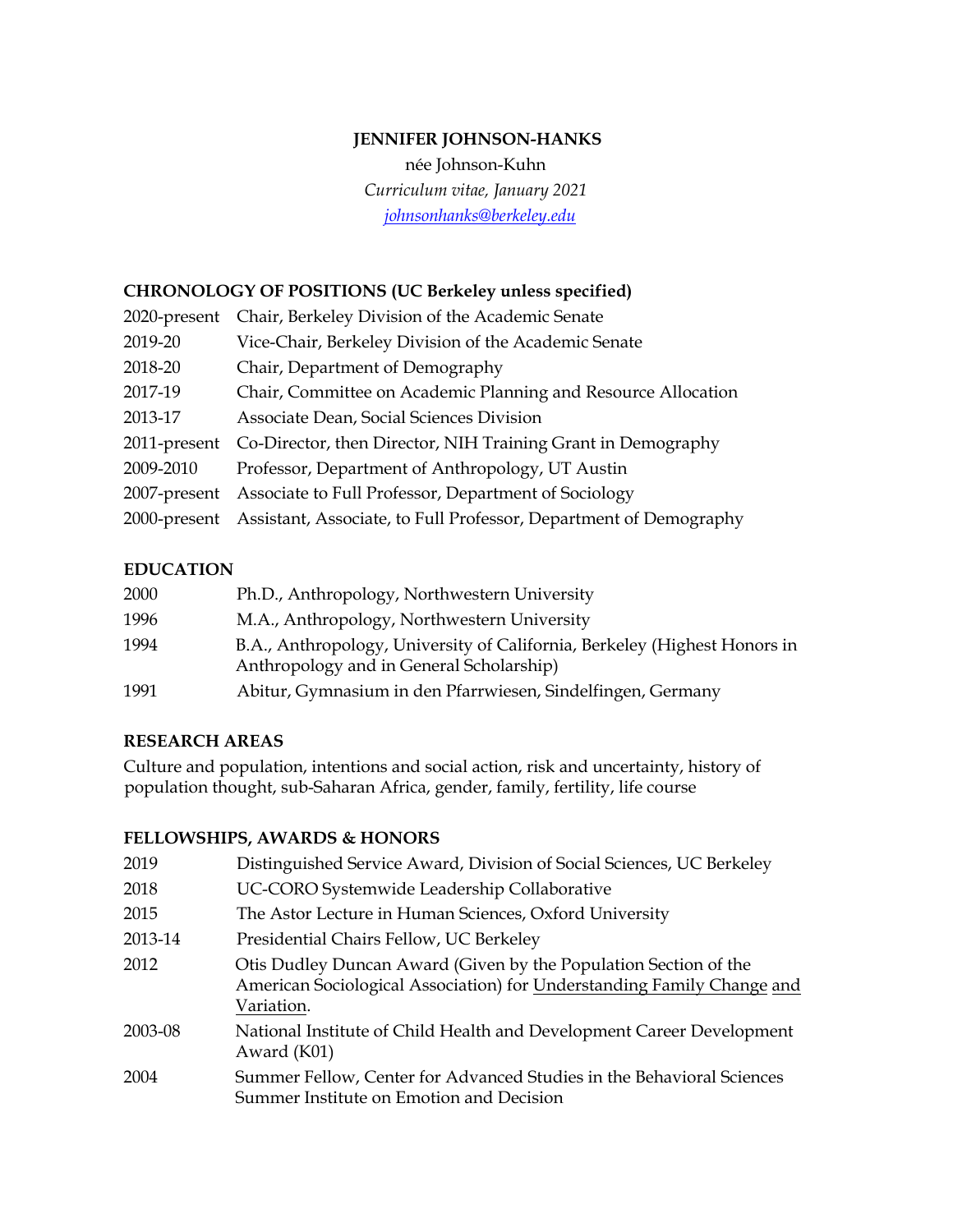| 2002-04 | Hellman Family Fund Grant in Aid of Research (\$29,000)                                                            |
|---------|--------------------------------------------------------------------------------------------------------------------|
| 2002    | UC Berkeley Career Development Grant (1 semester leave-in-residence)                                               |
| 2002    | France-Berkeley Fund Collaborative Conference Award (\$9,800; awarded<br>jointly with Nathalie Picard-Tortorici)   |
| 1999    | Spencer Foundation Doctoral Dissertation (\$20,000 awarded; \$3,800 accepted)                                      |
| 1999    | Population Council Dissertation Fellowship (\$16,200)                                                              |
| 1998    | Wenner-Gren Foundation for Anthropological Research Small Grant (\$5000)                                           |
| 1997    | Social Science Research Council International Dissertation Research<br>Fellowship $(\$15,000)$                     |
| 1997    | National Science Foundation Dissertation Improvement Grant (\$10,325)                                              |
| 1997    | J. William Fulbright Fellowship (awarded but declined for medical reasons)                                         |
| 1995    | Research Internship, Committee on Population, National Research Council                                            |
| 1994-97 | National Science Foundation Graduate Student Fellowship                                                            |
| 1994-97 | Jacob K. Javitz Graduate Student Fellowship in the Humanities (awarded but<br>declined in favor of the NSF, above) |
| 1994    | Phi Beta Kappa, Alpha of California                                                                                |

# **NIH GRANTS**

| 2021-2026: | "Interdisciplinary Training in Demography." NICHD T32HD. Principal<br>Investigator. (Pending)                                                                                                    |
|------------|--------------------------------------------------------------------------------------------------------------------------------------------------------------------------------------------------|
| 2016-2021: | "Interdisciplinary Training in Demography." NICHD T32HD. Principal<br>Investigator. (\$1.6M Direct Costs)                                                                                        |
| 2011-2016: | "Interdisciplinary Training in Demography." NICHD 5T32HD007275.<br>Principal Investigator 2014-2016; Co-PI 2011-14. (\$1.5M Direct Costs).                                                       |
| 2003-2009. | "Reproductive Intentions and Actions in West Africa." Principal Investigator,<br>K01 HD 043861-01 (\$525k direct costs)                                                                          |
| 2003-2007  | "Designing New Models for Explaining Family Change and Variation."<br>Principal Investigator: S. Philip Morgan, NICHD contract # RFP NICHD<br>2003-03. (\$3.3M direct costs), Role: Collaborator |

# **PUBLICATIONS**

#### **Books**

- Johnson-Hanks, Jennifer. Forthcoming. How We Count: Why Quantitative Social Science Matters.
- Johnson-Hanks, Jennifer, Christine Bachrach, S. Philip Morgan, and Hans-Peter Kohler. 2011. Understanding Family Change and Variation: Structure, Conjuncture, and

### Action. Springer Verlag. **\*Winner of the 2012 Otis Dudley Duncan Award**

Johnson-Hanks, Jennifer. 2006. Uncertain Honor: Modern Motherhood in an African Crisis. Chicago: University of Chicago Press.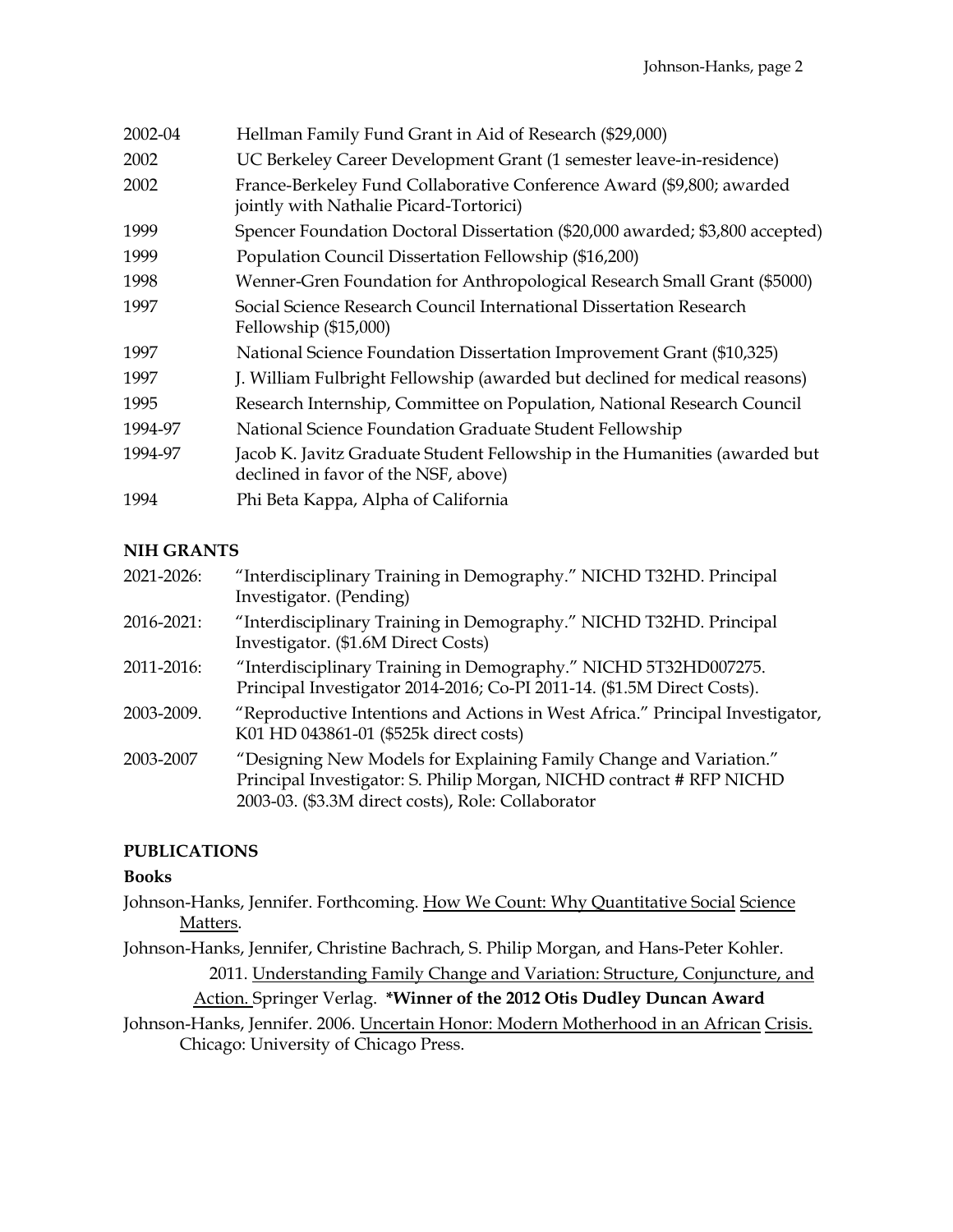### **Edited collections**

- Smith, Daniel and Jennifer Johnson-Hanks, eds. 2015. Population and Development: Comparative Anthropological Perspectives. Special issue of the journal *Studies in Comparative International Development*.
- Bledsoe, Caroline, John Casterline, Jennifer Johnson-Kuhn and John Haaga, eds. 1999. Critical Perspectives on Schooling and Fertility in the Developing World. Washington, D.C.: National Academy Press.

#### **Substantive articles and chapters**

- Johnson-Hanks, Jennifer. 2020. "Making Measures: The Other Process of Demographic Translation." *in*: Kreager et al., eds. Demographic Anthropology of Health. Oxford University Press.
- Johnson-Hanks, Jennifer. 2018. "When the Wages of Sin are Death: Premarital Sex and Infant Mortality in Africa." Chapter 9 *in* International Handbook on Gender and Demographic Processes, edited by Nancy Riley and Jan Brunson. Springer Verlag.
- Root, Leslie and Jennifer Johnson-Hanks. 2016. "Gender, Honor, and Aggregate Fertility." *American Journal of Economics and Sociology.* 75(4):904-928.
- Johnson-Hanks, Jennifer. 2016. "Vital Conjunctures Revisited." Chapter 11 *in*: Kreager et al., eds. Structure and Conjuncture in the Study of Fertility. Oxford University Press.
- Smith, Daniel and Jennifer Johnson-Hanks, eds. 2015. "Introduction" to Population and Development: Comparative Anthropological Perspectives. Special Issue of the journal *Studies in Comparative International Development*. 50(4):433-454.
- Johnson-Hanks, Jennifer. 2015. "Populations are Composed One Event at a Time." In Population in the Human Sciences: Concepts, Models, Evidence. Philip Kreager, Bruce Winney, Stanley Ulijaszek, and Cristian Capelli, eds. Oxford University Press. Pp. 238-253.
- Johnson-Hanks, Jennifer. 2014. "Waiting for the start: flexibility and the question of convergence." In Ethnographies of Youth and Temporality: Time Objectified. Anne Line Dalsgård, Martin Demant Frederiksen, Susanne Højlund and Lotte Meinert, eds. Philadelphia: Temple University Press. Pp. 23-40.
- Rocca, Corinne, Alan Hubbard, Jennifer Johnson-Hanks, Nancy Padian and Alexandra Minnis. 2010. "Predictive Ability and Stability of Reproductive Intentions: A Longitudinal Analysis of Adolescents in a Predominantly Latino Community." *Studies in Family Planning.* 41(3):179-192.
- Johnson-Hanks, Jennifer. 2008. "Demographic Transitions and Modernity" *Annual Review of Anthropology*. 37:301-315.
- Johnson-Hanks, Jennifer. 2007. "Women on the Market: Marriage, Consumption and the Internet in Urban Cameroon." *American Ethnologist*. 34(4):642-658. Republished in Hodgson, Dorothy, ed. 2015. The Gender, Culture, and Power Reader. Oxford University Press.
- Johnson-Hanks, Jennifer. 2007. "Natural Intentions: Fertility Decline in the African Demographic and Health Surveys." *American Journal of Sociology.* 112(4):10081043.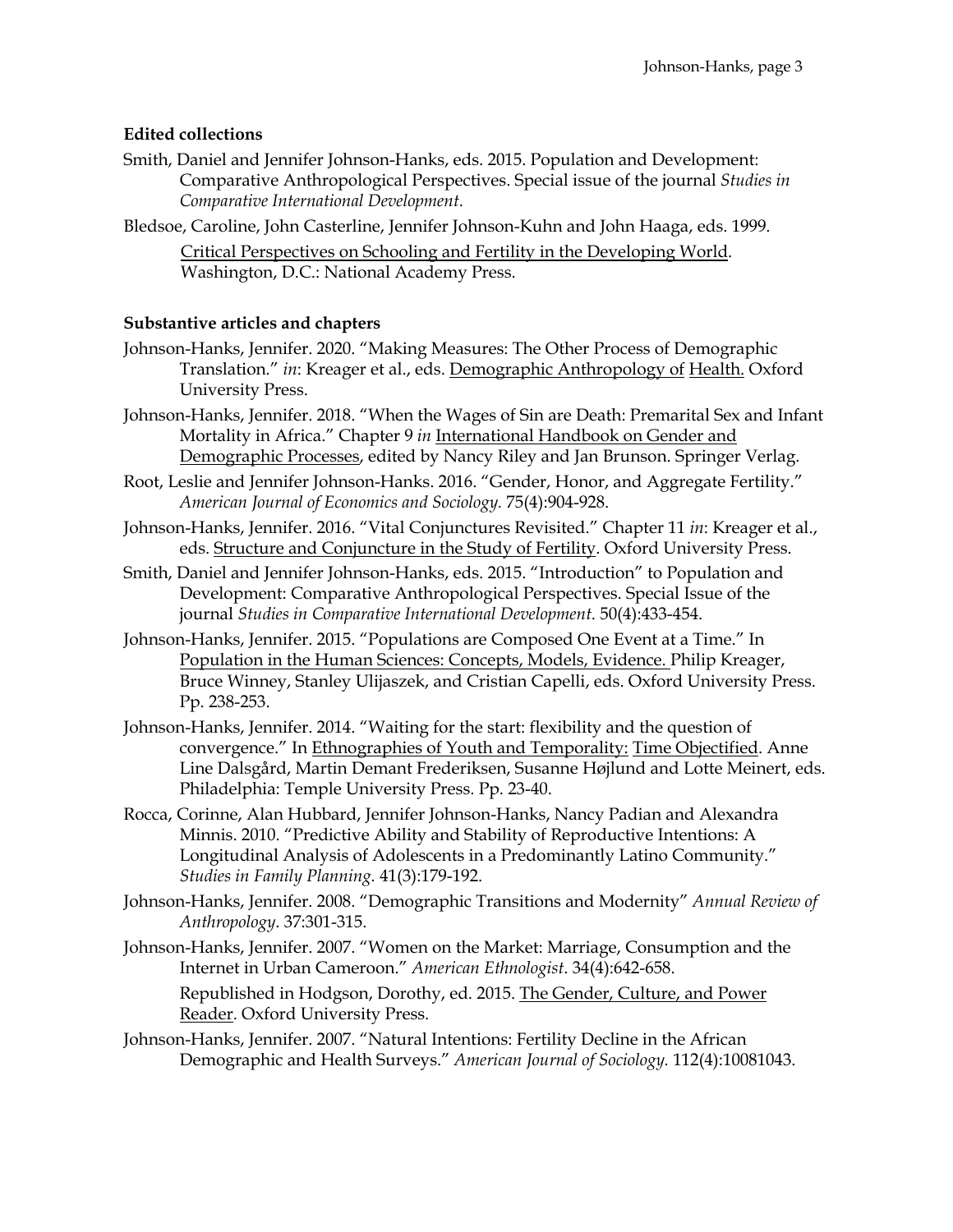Johnson-Hanks, Jennifer. 2007. "What Kind of Theory for Demographic Anthropology?" *Demographic Research*. 16(1):1-26.

Johnson-Hanks, Jennifer. 2006. "On the Politics and Practice of Muslim Fertility: Comparative Evidence from West Africa." *Medical Anthropology Quarterly.* 20(1): 12- 30.

- Johnson-Hanks, Jennifer. 2005. "When the Future Decides: Uncertainty and Intentional Action in Contemporary Cameroon." *Current Anthropology.* 46(3): 363-385
- Johnson-Hanks, Jennifer. 2004. "Uncertainty and the Second Space: Modern Birth Timing and the Dilemma of Education." *European Journal of Population.* 20(4): 351-373
- Johnson-Hanks, Jennifer. 2003. "Ethnicity, Education and Reproductive Practice in Contemporary Cameroon." *Population.* 58(2): 171-200.
- Johnson-Hanks, Jennifer. 2002. "The Modernity of Traditional Contraception." *Population and Development Review.* 28(2): 229-249.
- Johnson-Hanks, Jennifer. 2002. "On the Limits of the Life Cycle in Ethnography:

Toward a Theory of Vital Conjunctures." *American Anthropologist* 104(3): 865-880.

- Johnson-Hanks, Jennifer. 2002. "The Lesser Shame: Adolescent Abortion in Cameroon." *Social Science and Medicine* 55(8): 1337-1349.
- Bledsoe, Caroline, Jennifer Johnson-Kuhn and John Haaga. 1999. "Introduction." In Critical Perspectives on Schooling and Fertility in the Developing World, C. Bledsoe et al., eds. Washington, D.C.: National Academy Press. pp. 1-22.

### **Minor publications and grey literature**

- Johnson-Hanks, Jennifer. 2020. Commentary on David Zeitlyn, "Haunting, Dutching, and Interference: Provocations for the Anthropology of Time". *Current Anthropology*. 61(4):504-505.
- Johnson-Hanks, Jennifer. 2016. Demographic Anthropology. International Encyclopedia of Anthropology. Wiley Press.
- Johnson-Hanks, Jennifer. 2015. Contemporary Notes on Political Arithmetic (Review of Prouver et gouverner : une analyse politique des statistiques publiques, by Alain Desrosières). *European Journal of Sociology.* 56(3):454-456.
- Johnson-Hanks, Jennifer. 2015. Fertility Transition: Cultural Explanations. In: James D. Wright (editor-in-chief), International Encyclopedia of the Social & Behavioral Sciences, 2nd edition, Vol 9. Oxford: Elsevier. Pp. 5572-5575.
- Johnson-Hanks, Jennifer. 2012. Review of Religion and AIDS in Africa (by J. Trinitapoli and A. Weinreb). *Studies in Family Planning*. 43(4):327-329.
- Johnson-Hanks, Jennifer. 2010. Review of The Secret: Love, Marriage, and HIV (by J. Hirsch et al.) *Studies in Family Planning*. 41(4):315-316.
- Bachrach, C, S.P. Morgan, H-P. Kohler, and J. Johnson-Hanks. 2008. Variation and Change in Parenthood *In* Designing New Models for Explaining Family Change and Variation, S. Philip Morgan et al., eds. Bathesda, MD: National Institutes of Health. Pp. 18-40.
- Morgan, S.P., C. Bachrach, J. Johnson-Hanks, H-P. Kohler. 2008. Theory Development by Parenthood Group: A Theory of Conjunctural Action *In* Designing New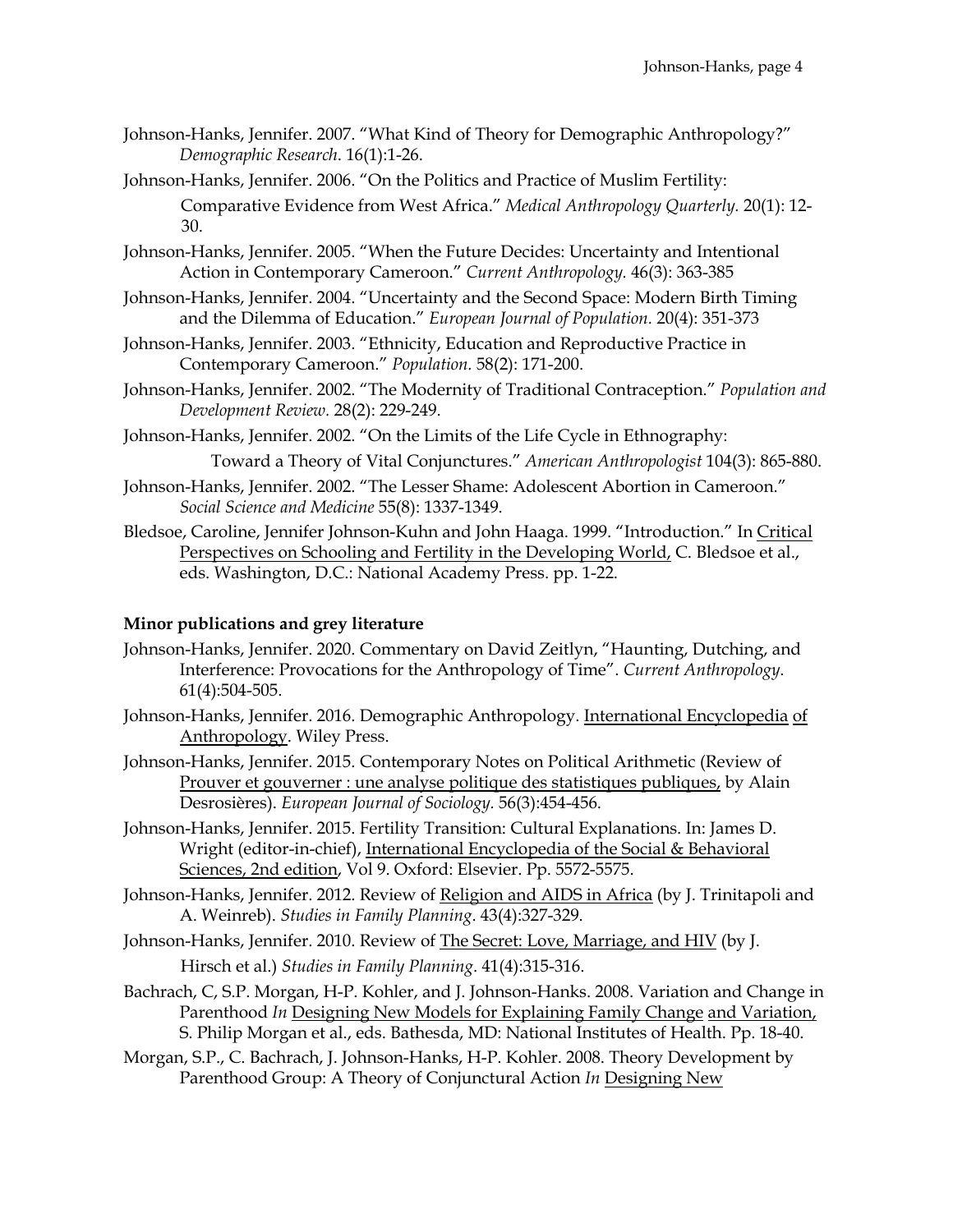Models for Explaining Family Change and Variation, S. Philip Morganet al., eds. Bathesda, MD: National Institutes of Health. Pp. 41-66.

- Johnson-Hanks, Jennifer. 2005. Stories from the Life: Review of Hustling is Not Stealing (by J. Chernoff), *Current Anthropology*. 46(5):836-837.
- Johnson-Hanks, Jennifer. 2003. Review of Demography in the Age of the Postmodern (by N. Riley and J. McCarthy), *Population and Development Review*, 29(4):733-736.
- Johnson-Kuhn, Jennifer. 2000. "Nigeria" and "Ghana," Pp. 427-430 and 471-473, in Encyclopedia Britannica Book of the Year, 2000. Chicago, Ill: Britannica.

### **The next book (just at the beginning)**

A Science of Men: Population Thought in Britain, France, and Germany, 1662 to 1928

Demography is in some sense the first social science, and also the most fundamental: without population replacement, neither economy nor politics nor culture nor social structure could exist. But in the United States, demography is also one of the least institutionalized social sciences, and its intellectual history is rarely told. This book explores the emergence of modern concept of population and the 20th century discipline of demography, from the initial development of mortality statistics in the later 17th century to the founding of the International Union for the Scientific Study of Population in the interwar period.

### **PUBLIC PRESENTATIONS Invited lectures (usually 60-90 minutes)**

| 2020 | "Mortal conjunctures: Coronavirus and the end of American certainty" Paper<br>presented at the Maryland Population Research Center, November 9, and the<br>Yale University Department of Sociology, November 12. |
|------|------------------------------------------------------------------------------------------------------------------------------------------------------------------------------------------------------------------|
| 2019 | "Distributing Norms." Paper presented in the Department of Development<br>Sociology, Cornell University, April 19.                                                                                               |
|      | "Demographic Appearances and Population Reality." Paper presented in<br>Summer DemSem, University of Wisconsin Madison, May 30.                                                                                  |
| 2018 | "Distributing Norms." Paper presented in the Department of Sociology,<br>University of Chicago, April 23, and at the Population Studies Center, Brown<br>University, October 4.                                  |
|      | "Selective Exposure: Why Denominators Matter." Paper presented at the                                                                                                                                            |
|      | Institute for Policy Research, Northwestern University. April 30.                                                                                                                                                |
| 2017 | "Making Measures: The other process of demographic translation," Paper<br>presented in the Department of Human Sciences, Oxford University, March 27.                                                            |
|      | "When is Sex Normal?" Paper presented at the Formal Demography Workshop,<br>UC Berkeley. June 8-9.                                                                                                               |
| 2016 | "Restless Denominators." Paper presented at the California Center for                                                                                                                                            |
|      | Population Research, UCLA, January 13; the Office of Population Research,                                                                                                                                        |
|      | Princeton University, March 1; the Center for Research on Inequalities and the Life<br>Course, Yale University, March 3; and the Broom Center for Population, UC Santa<br>Barbara, April 11.                     |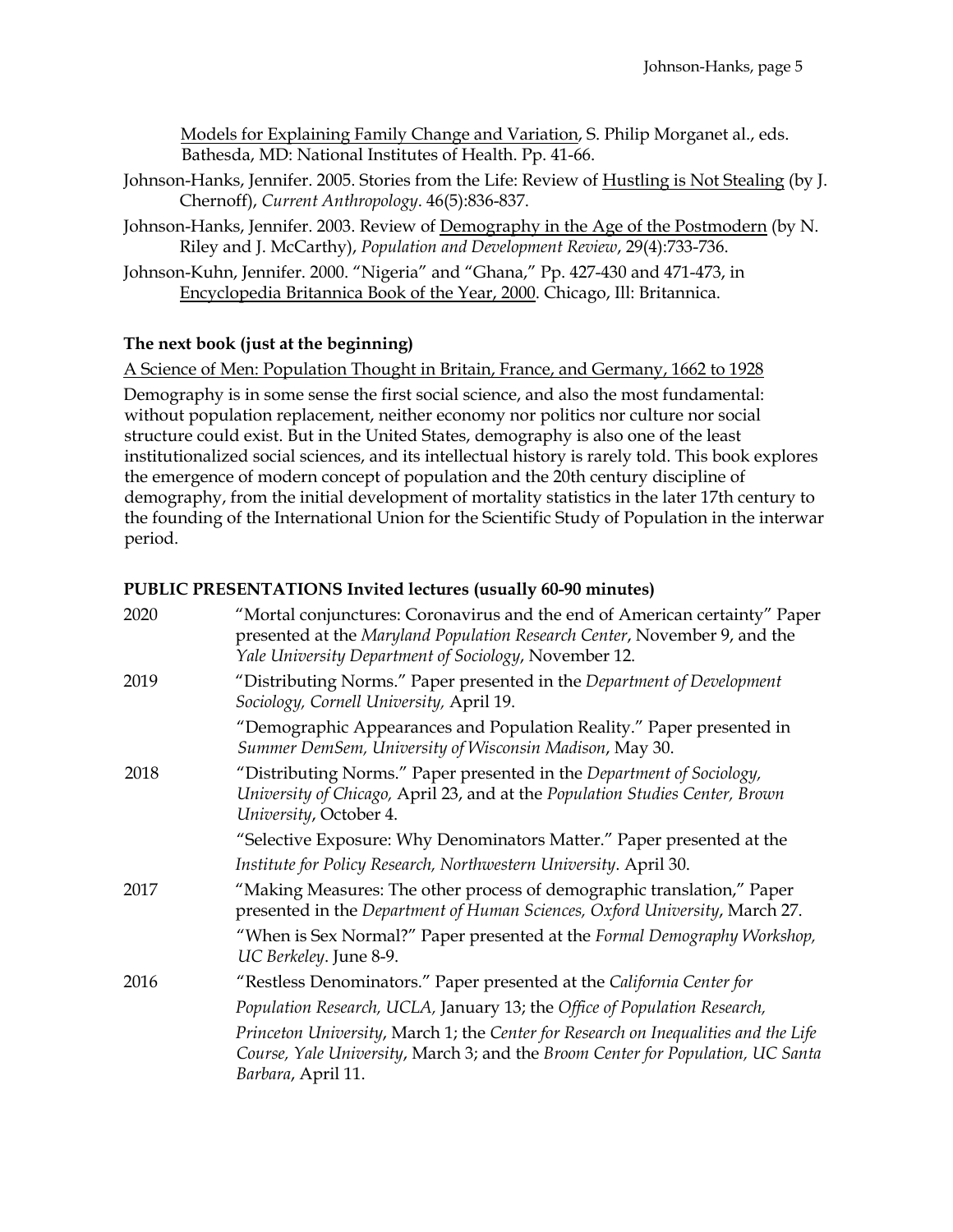| 2015 | "Aggregation Problems." Paper presented at the Department of Sociology,<br>Oxford University (UK), May 13.                                                                                                                                                                                                                                         |
|------|----------------------------------------------------------------------------------------------------------------------------------------------------------------------------------------------------------------------------------------------------------------------------------------------------------------------------------------------------|
|      | "When 'The Wages of Sin are Death': Premarital Sex and Infant Mortality in<br>Africa." The Astor Lecture, Institute of Human Sciences. Oxford University (UK),<br>May 11.                                                                                                                                                                          |
|      | "Vital Conjunctures Revisited" plenary address at the conference "Vital<br>Conjunctures: Gender in a time of Uncertainty," University of Leipzig<br>(Germany), March 6.                                                                                                                                                                            |
| 2014 | "Alliance and Allegiance: Fertility in the long shadow of World War II."<br>Paper presented at CEDEPLAR, Federal University of Minas Gerais (Brazil),<br>August 7.                                                                                                                                                                                 |
|      | "Des dynamiques familiales aux actions structurées: les rapports à l'enfant en<br>Afrique." Paper presented at the Institut Nationale d'études démographiques,<br>Paris (France), February 27.                                                                                                                                                     |
| 2013 | "The Theory of Conjunctural Action." Paper presented at the Carolina<br>Population Center, UNC Chapel Hill, December 6.                                                                                                                                                                                                                            |
|      | "Aggregation Problems". Paper presented at the Population Center at the<br>University of Michigan, March 11.                                                                                                                                                                                                                                       |
| 2012 | "Heart's Reasons: Fertility Theory after Rational Choice." paper presented at<br>the Center for Population Dynamics, Arizona State University, February 3.                                                                                                                                                                                         |
| 2011 | "Boredom, flexibility, and the question of convergence." paper presented at<br>the Department of Anthropology, University of Arhus (Denmark). June 6.                                                                                                                                                                                              |
| 2010 | "Aggregation Problems." Paper presented at the Population Research Initiative<br>Colloquium, The Ohio State University, March 30; the Department of Sociology UC<br>Berkeley, October 11; and the Population Studies Colloquium, University of<br>Colorado Boulder, November 10.                                                                   |
| 2009 | "Aggregation Problems." Paper presented at the Carolina Population                                                                                                                                                                                                                                                                                 |
|      | Center, UNC Chapel Hill. February 6 and at a joint meeting of the Department of<br>Anthropology and the Population Research Center, UT Austin. September 25.                                                                                                                                                                                       |
| 2008 | "Demographic Transition and Modernity," Department of Anthropology,<br>University of Texas at Austin, March 26 and joint session of DemSem and<br>Theory@Madison, U. Wisconsin at Madison, April 8.                                                                                                                                                |
| 2007 | "When the Wages of Sin are Death: Sexual Stigma and Infant Mortality in<br>sub-Saharan Africa." Department of Sociology, UC Irvine. February 21 and the<br>Neyman Lecture Series, Department of Statistics, UC Berkeley. February 28. "On<br>Marriage and the Market," Department of Anthropological Sciences, Stanford<br>University. February 9. |
| 2006 | "Natural Intentions: Fertility Decline in the African Demographic and Health<br>Surveys." Department of Sociology, University of Pennsylvania, December 4,                                                                                                                                                                                         |
|      | "Approaches to the Integration of Institutions, Culture, and Demographic                                                                                                                                                                                                                                                                           |
|      | Rates," Successful Societies Seminar, Canadian Institute of Advanced Research,<br>Toronto, October 28.                                                                                                                                                                                                                                             |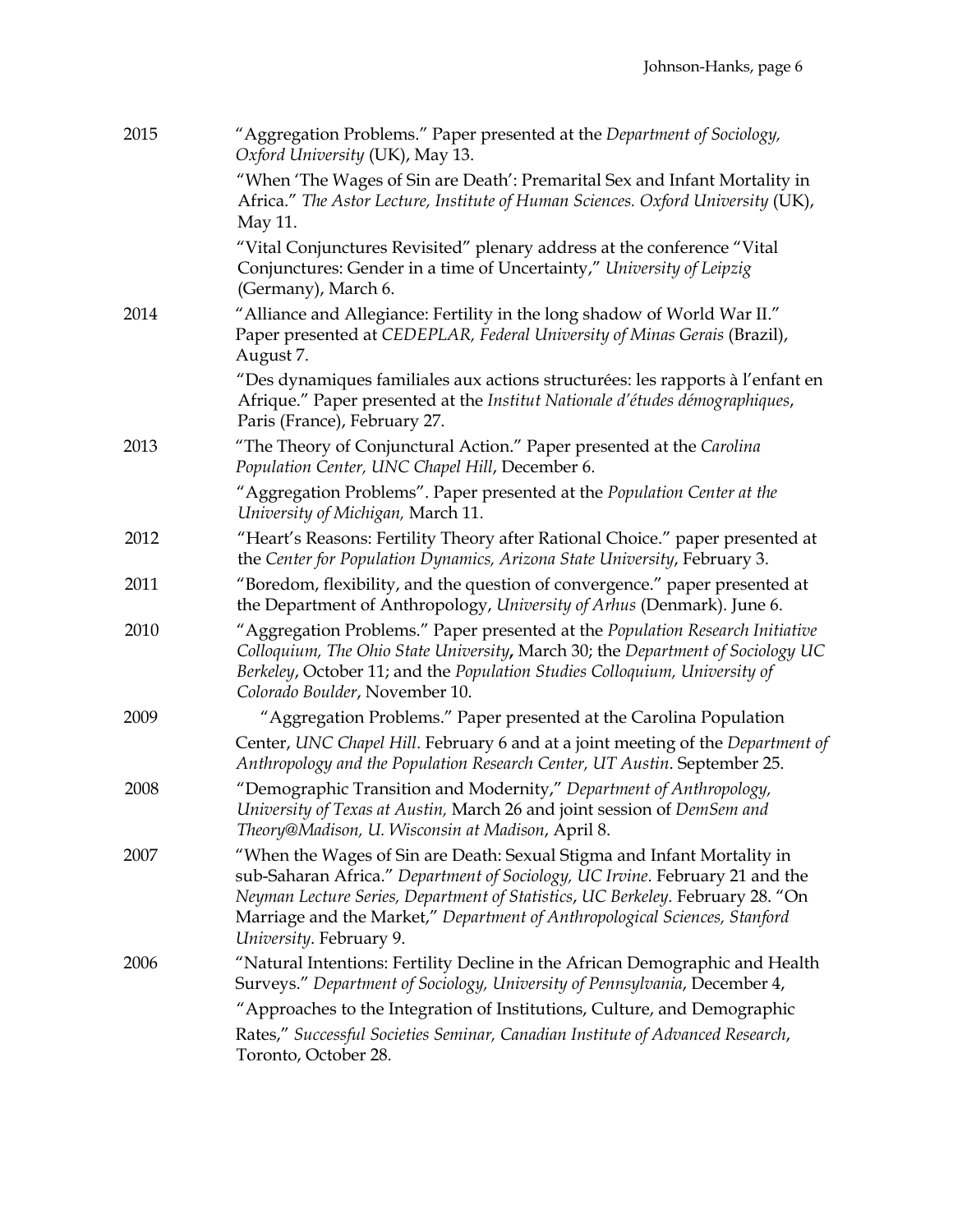|      | "On Marriage and the Market," Department of Anthropology, University of Texas<br>at Austin, April 17.                                                                                                                                                                                                |
|------|------------------------------------------------------------------------------------------------------------------------------------------------------------------------------------------------------------------------------------------------------------------------------------------------------|
| 2005 | "The Changing Cultural Demography of Marriage in Cameroon."                                                                                                                                                                                                                                          |
|      | Population Studies and Training Center, Brown University, February 22 and the<br>Department of Sociology, University of California, Berkeley, March 3. 2004<br>"The Heart's Reasons: Fertility Studies after Rational Choice." Population<br>Studies Center, University of Pennsylvania, November 8. |
|      | "Reproductive Intentions and Fertility Change in Contemporary Africa."<br>Office for Population Research, Princeton University, September 28.                                                                                                                                                        |
| 2003 | "Women in and on the Market: Marriage, Consumption and the Internet in<br>Urban Cameroon" Center on Everyday Lives of Families (CELF), UCLA, October<br>15.                                                                                                                                          |
|      | « Les intentions reproductives et la fécondité : quels sont les liens ? » l'Institut<br>Nationale de la Santé et de la Recherche Médicale, Paris, May 28, and l'Unité<br>d'Enseignement et de Recherche en Démographie, Ouagadougou, Burkina Faso,<br>June 20.                                       |
| 2002 | "Uncertainty and the Second Birth" Colloquium series of the Department of<br>Sociology, UC Berkeley. October 10.                                                                                                                                                                                     |
| 2001 | "The Vital Conjuncture." Department of Anthropology, UC Berkeley, Oct. 8.                                                                                                                                                                                                                            |
| 2000 | "On the Modernity of Traditional Contraception," UC Berkeley African Studies<br>Lecture Series, October 10, and in the Bay Area Colloquium on Population,<br>November 2.                                                                                                                             |
|      | "The Lesser Shame: Schoolgirl Abortion and Honorable Entry into<br>Motherhood," Department of Population and Family Health Sciences, Johns<br>Hopkins University, March 3.                                                                                                                           |
| 1999 | "The Lesser Shame: Schoolgirl Abortion and Honorable Entry into<br>Motherhood," Department of Demography, UC Berkeley, December 4.                                                                                                                                                                   |
|      | "Reconsidering the Education-Fertility Correlation from a Cultural<br>Perspective." Center for Demography and Ecology, U. Wisconsin at Madison, July<br>6.                                                                                                                                           |
|      | "From Life Cycle to Vital Conjuncture in Beti Biography," Colloquium Series,<br>Department of Anthropology, Northwestern University, April 22.                                                                                                                                                       |

# **Conference presentations (generally 15-20 minutes)**

| 2017 | "When is sex normal? Reflections on social and statistical norms from<br>Quetelet to Laumann and beyond." International Union for the Scientific                       |
|------|------------------------------------------------------------------------------------------------------------------------------------------------------------------------|
|      | Study of Population, October 29-November 4, Cape Town (South Africa).                                                                                                  |
| 2016 | "Fertility and Time: An essay in honor Ron Lee," IUSSP Laureate Panel at the<br>Population Association of American Annual Meeting, March 31-April 2,<br>Washington DC. |
|      | Invited commentary on the panels "New Evidence of Fertility Transitions"<br>and "Reproductive Health Research and Policy in the United States," at the                 |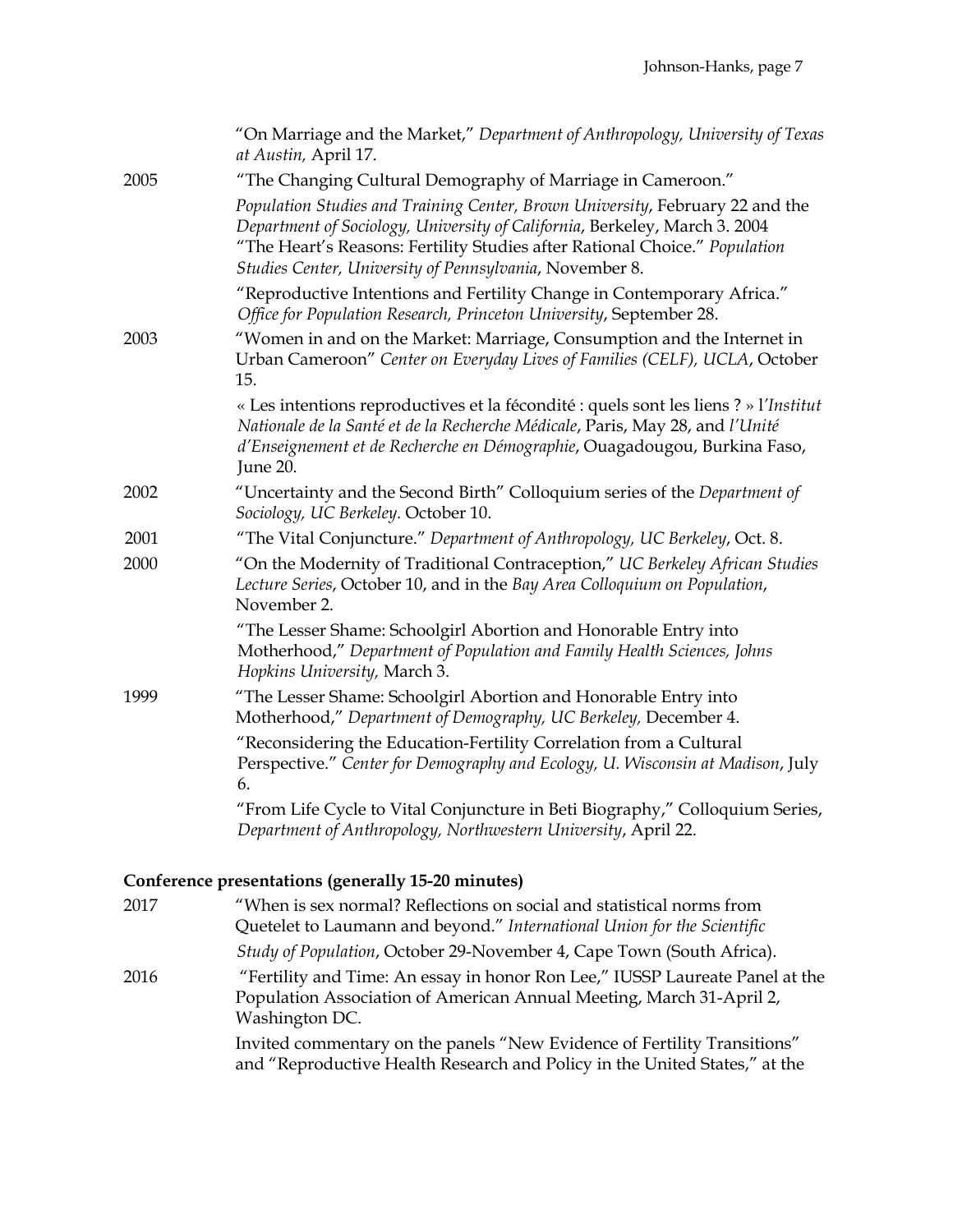|      | Population Association of American Annual Meeting, March 31-April 2,<br>Washington DC.                                                                                                                              |
|------|---------------------------------------------------------------------------------------------------------------------------------------------------------------------------------------------------------------------|
| 2015 | Invited commentary on the panel "Reproductive Health and Fertility over<br>Time," Population Association of American Annual Meeting. April 30-May 2, San<br>Diego, CA.                                              |
| 2014 | Discussant at the closed workshop Population & Development: Anthropological<br>Perspectives. Brown University, March 13-15.                                                                                         |
|      | "Allegiance and Alliance: Low fertility in the low shadow of WWII" (with<br>Alex Weinreb). Population Association of American Annual Meeting. May 1-3,<br>Boston, MA.                                               |
| 2013 | Invited speaker in the IUSSP Plenary Session, 'How families will change in<br>the next 20 years.' International Union for the Scientific Study of Population,<br>August 26-31, Busan (South Korea).                 |
|      | "Allegiance and Alliance: Low fertility in the low shadow of WWII" (with<br>Alex Weinreb). International Union for the Scientific Study of Population, August<br>26-31, Busan, South Korea.                         |
| 2012 | Invited "Critic" for the book Religion and AIDS in Africa (by J. Trinitapoli<br>and A. Weinreb). Society for the Scientific Study of Religion. Phoenix, AZ.<br>Nov 9-12.                                            |
|      | Invited "Critic" for the book Sex before the Sexual Revolution (by S.                                                                                                                                               |
|      | Szreter and K. Fisher). Social Science History Association Annual Meeting.                                                                                                                                          |
|      | Vancouver. Nov. 1-3                                                                                                                                                                                                 |
|      | Invited discussant on the panel "Fertility Intentions." Population                                                                                                                                                  |
|      | Association of American Annual Meeting. San Francisco, CA May 3-5. Invited<br>discussant at the Mini-Conference on Marriage Patterns, Union Stability, and HIV<br>in Sub-Saharan Africa. San Francisco, CA May 1-2. |
| 2011 | Populations are composed one event at a time. Paper presented at the invited<br>conference "Population in the Human Sciences." Oxford University (England).                                                         |
|      | "The stability and predictive ability of fertility intentions in western Kenya"<br>(with Edward Miguel). Population Association of American Annual Meeting.<br>Washington D.C., March 31-April 2.                   |
|      | Invited discussant on the panel "Contraceptive Choices in Context."<br>Population Association of American Annual Meeting. Washington D.C., March<br>31-April 2.                                                     |
| 2010 | Invited commentary on the panel "Reproductive Risks: Complications,                                                                                                                                                 |
|      | Side-Effects and Infertility in Africa." Population Association of America Annual<br>Meetings. Dallas, TX. April 15-17.                                                                                             |
| 2009 | "We know we don't know: doubt, denominators, and infertility rates at the<br>CDC." Invited conference on the Anthropology of Doubt, Ascona, Switzerland.<br>May 7-10.                                               |
|      | Invited commentary on the panel "Demography with a Gender Lens",                                                                                                                                                    |
|      | Population Association of America Annual Meetings. Detroit, April 30-May 2.                                                                                                                                         |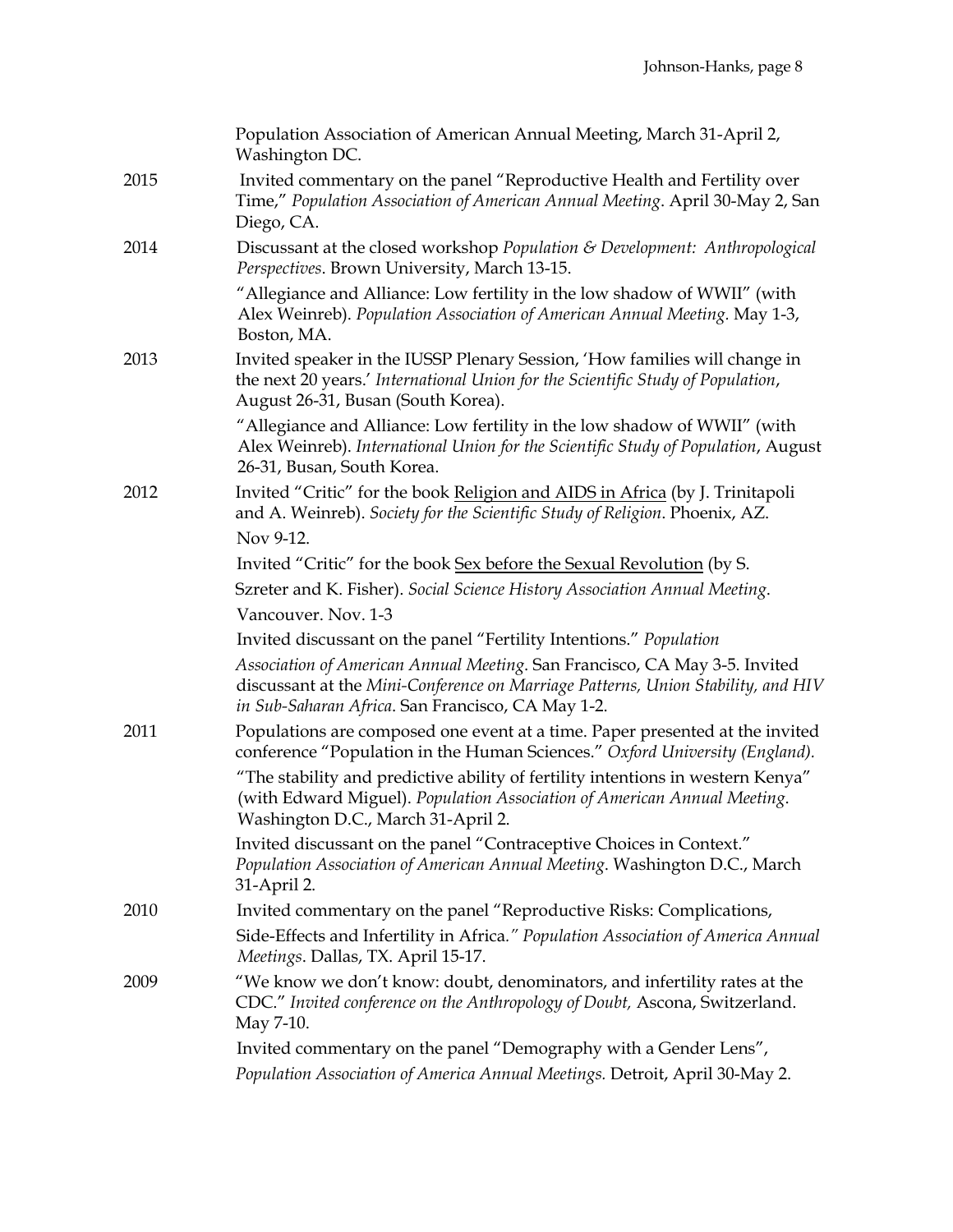| 2008 | "Aggregation problems." American Anthropological Association Annual<br>Meetings. San Francisco, CA, Nov 19-23.                                                                                                             |
|------|----------------------------------------------------------------------------------------------------------------------------------------------------------------------------------------------------------------------------|
| 2007 | Invited commentary on the panels "Fertility Intentions and Behavior" and<br>"Ideational Influences on Fertility and Reproductive Health," Population<br>Association of America Annual Meetings. New York, NY. March 28-31. |
| 2006 | "Theories of Natural Reproduction," American Anthropological Association<br>Annual Meetings. San Jose, CA. November 15-19.                                                                                                 |
|      | Invited panelist, "New Approaches to Family Change and Variation,"<br>American Sociological Association Annual Meeting. Montreal, Canada. August<br>11-14.                                                                 |
|      | Invited commentary on the panel "Theoretical Perspectives on the Changing<br>Meaning of Marriage." Cornell Evolving Family Conference.                                                                                     |
|      | Ithaca, NY, April 7-8.                                                                                                                                                                                                     |
|      | Invited commentary on the panel "Religion and Reproductive Health in Sub-<br>Saharan Africa." Population Association of America Annual Meeting. Los<br>Angeles, March 30-April 1.                                          |
|      | "Managing Natural Reproduction," Population Association of America Annual<br>Meeting. Los Angeles, March 30-April 1.                                                                                                       |
| 2005 | "Sexual Stigma and Infant Mortality in sub-Saharan Africa" International<br>Union for the Scientific Study of Population, General Conference Meeting. Tours<br>(France), July 18-23.                                       |
|      | "Now the Woman Cooks and the Man Just Eats: The Changing Cultural<br>Demography of Marriage in Cameroon." Population Association of America<br>Annual Meeting, Philadelphia, PA, March 31-April 2.                         |
|      | Commentary on the panel 'Experimental Methods in Demographic Research.'<br>Population Association of America Annual Meeting, Philadelphia, PA, March 31-<br>April 2.                                                       |
| 2004 | Invited commentary on the panel "Cross-National Perspectives on Fertility<br>and Reproduction." American Sociological Association Annual Meetings. San<br>Francisco, CA. August 13-15.                                     |
|      | "Sexual Stigma and Infant Mortality in Africa." Population Association of<br>America Annual Meetings. Boston, April 1-3.                                                                                                   |
|      | "Reproductive Intentions and Fertility Decline in sub-Saharan Africa." (with<br>Sarah Walchuk) Population Association of America Annual Meetings.                                                                          |
| 2003 | "I am a Modern Girl": Representation, Reproduction, and the Internet in<br>Urban West Africa" American Anthropological Association Annual Meeting,<br>Chicago. November 19-23.                                             |
|      | « La fécondité naturelle: existe-t-elle en Afrique? » The France-Berkeley<br>Conference at l'Institut Nationale d'Etudes Démographiques, Paris. May 20-21.                                                                 |
|      | "Education, Fertility Decline, and Birth Timing in sub-Saharan Africa."<br>Population Association of America Annual Meetings. Minneapolis, MN, May 1-3.                                                                    |
| 2002 | "Future Causes and Uncertainty in Southern Cameroon." American<br>Anthropological Association Annual Meeting, New Orleans. November 20-24.                                                                                 |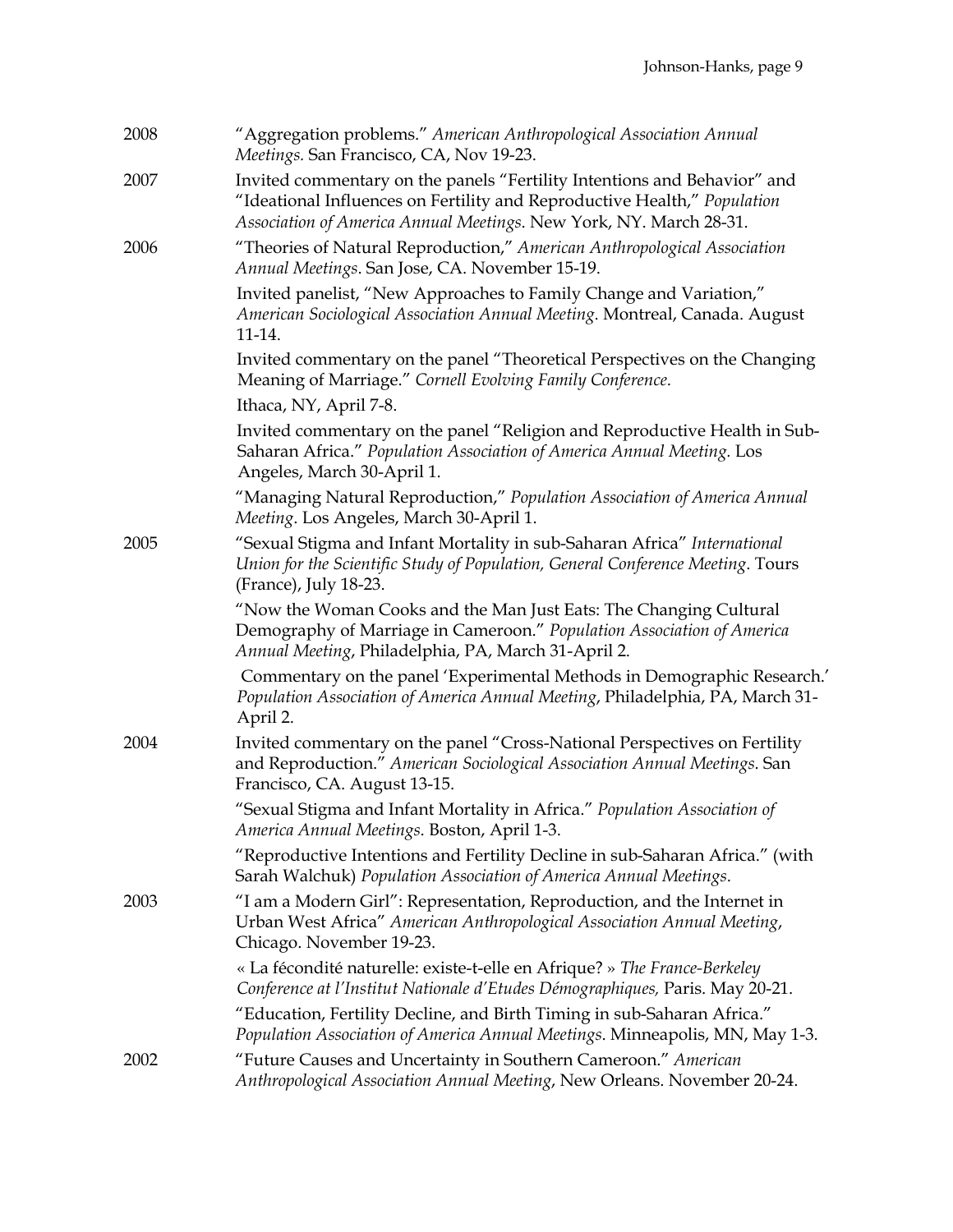|      | "Units of Analysis in the Study of African Fertility." Population Association of<br>America Annual Meetings. Atlanta, GA. May 9-11.                                                                              |
|------|------------------------------------------------------------------------------------------------------------------------------------------------------------------------------------------------------------------|
| 2001 | "'Modern Girls', Picture Novels and Canned Peas in Urban Cameroon."<br>American Anthropological Association Annual Meeting. Washington, D.C.<br>November 28-Dec. 2.                                              |
|      | "On the Modernity of Traditional Contraception: Time and the Social Context<br>of Fertility." International Union for the Scientific Study of Population General<br>Conference, Salvador (Brazil), August 18-24. |
|      | "Lesson Plans and Family Planning: School and the Globalization of<br>Reproductive Practice." Spencer Foundation Advanced Seminar in Education and<br>Anthropology, University of Chicago, May 10-13.            |
|      | "Education and Fertility Transition in Cameroon." Population Association of<br>America Annual Meetings. Washington, D.C. March 28-31. (Won Poster Prize).                                                        |
|      | "Lesson Plans and Family Planning: School and the Globalization of                                                                                                                                               |
|      | Reproductive Practice." International Union for the Scientific Study of Population,<br>Committee on Anthropology and Demography Invited Conference at Brown<br>University, March 20-24                           |
| 2000 | "Normal Deviants: Schoolgirl Pregnancy in Cameroon." Annual Meetings of<br>the African Studies Association, Nashville, TN, November 16-19.                                                                       |
| 1999 | "The Honor of the Well-Timed Birth." American Anthropological Association<br>Annual Meeting. Chicago, November 17-21.                                                                                            |
|      | "Email Order Brides: Transnational Matrimony and the Internet in Urban<br>Cameroon." African Studies Association Annual Meeting. Philadelphia,<br>November 11-14.                                                |
|      | "From Life Cycle to Biography: Denaturalizing the Anthropological Study of<br>Lives." American Ethnological Society Annual Meeting. Portland, Oregon,<br>March 25-28.                                            |
| 1998 | « L'échec scolaire dans une optique anthropologique. » Jean XXIII Tablerond<br>sur l'échec scolaire au Cameroun, Efok (Cameroon), April 14.                                                                      |
| 1997 | "Consuming the Spirit: Catholicism and Witchcraft in Contemporary<br>Southern Cameroon." Midwest Graduate Student Conference in African Studies,<br>University of Illinois, Urbana-Champaign, March 1-3.         |

# **PROFESSIONAL AND UNIVERSITY SERVICE**

# **Campus service (UC Berkeley)**

2020-21 Chair, Berkeley Division of the Academic Senate 2020-21 Co-Chair (with Rosemarie Rae), Financial Planning Taskforce 2020-21 Co-Chair (with Cathy Koshland), Mills College Blank Slate Working Group 2019-20 Vice Chair, Berkeley Division of the Academic Senate 2018-20 Member, Financial Reform Steering Committee 2018 Co-Chair (with Ben Hermalin), Financial Strategies Working Group of the Academic Strategic Planning Process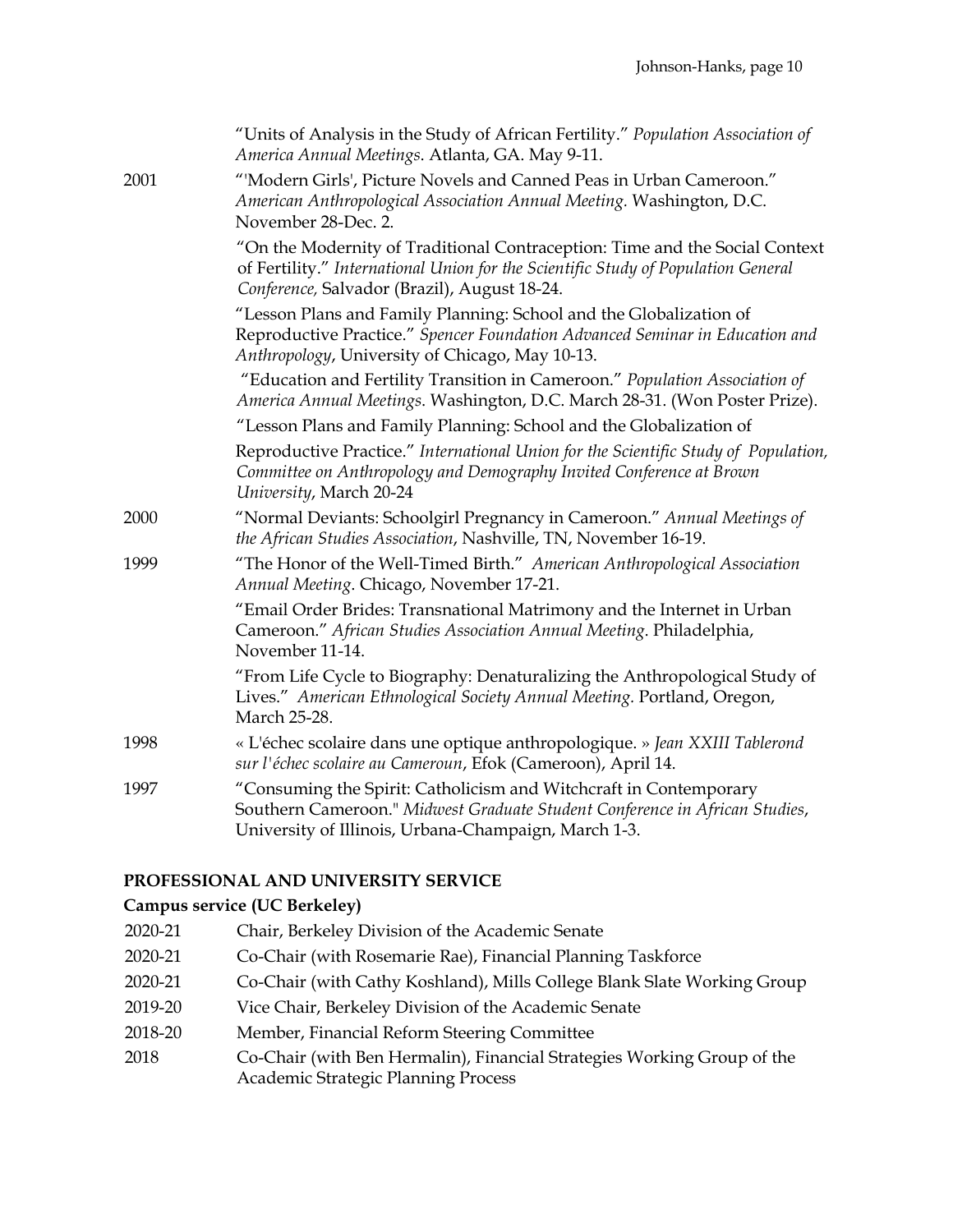| 2017-19    | Co-Chair (with Marc Fischer), GIMLET (Joint Senate-Administration<br>Committee)                                                                                                                                        |
|------------|------------------------------------------------------------------------------------------------------------------------------------------------------------------------------------------------------------------------|
|            | 2017-19 and 2020-21 Member, Capital Projects Committee                                                                                                                                                                 |
| 2016-18    | Member, Space Assignments and Capital Improvements Committee                                                                                                                                                           |
| 2015-19    | Member (Jan 2015-2017), Chair (2017-2019), Academic Senate Committee on<br>Planning and Resource Analysis (CAPRA)                                                                                                      |
| 2017       | Chair, Campus Ad Hoc Committee                                                                                                                                                                                         |
| 2016-17    | Member, Research End-to-End Advisory Board                                                                                                                                                                             |
| 2016-17    | Member, Chancellor's-Senate Joint Committee on Sexual Violence and Sexual<br>Harassment                                                                                                                                |
| 2013-17    | Member and Faculty Liaison, CalAnswers Data Warehouse Advisory Board                                                                                                                                                   |
| 2013-17    | Advisory Committee Member, Anglo-American Studies Program                                                                                                                                                              |
| 2013-14    | Member, Faculty Salary Equity Commission                                                                                                                                                                               |
| 2013       | Member, Campus Ad Hoc Committee                                                                                                                                                                                        |
|            | 2002-09 and 2010-14 Director, Bay Area Colloquium in Population                                                                                                                                                        |
| 2010-2011  | Member, Letters and Science Faculty Forum on Undergraduate Education;<br>Co-chair of the Honor Code subcommittee; member of the Big Ideas<br>subcommittee                                                              |
| 2008       | Campus reviewer, Rocca Dissertation Award in African Studies                                                                                                                                                           |
| 2007       | Campus reviewer, Hellman Family Fund Grant                                                                                                                                                                             |
| 2007       | Campus Ad Hoc Committee                                                                                                                                                                                                |
| 2006-09    | Executive committee, Designated Emphasis in Women, Gender, and Sexuality                                                                                                                                               |
| 2005, 2007 | Campus reviewer, Summer FLAS Graduate Fellowships for African<br>Languages and Rocca Pre-dissertation Research Fellowships                                                                                             |
| 2004-06    | Advisory committee, Beatrice M. Bain Research Group in Gender and<br>Sexuality                                                                                                                                         |
| 2003       | Campus reviewer, FLAS Academic Year Graduate Fellowships for African<br>Languages                                                                                                                                      |
| 2001-03    | Faculty Senate Committee on the Status of Women and Ethnic Minorities<br>(SWEM)                                                                                                                                        |
| 2002       | Faculty Mentor, "Sexual Culture: Sexualities on the Move." Workshop<br>organized by the Center for the Study of Sexual Culture and the Designated<br>Emphasis in Women, Gender and Sexuality, UC Berkeley, April 25-28 |
| 1993-94    | President, Anthropology Undergraduate Association                                                                                                                                                                      |

# **Departmental service (UC Berkeley unless specified)**

2018-20 Chair, Department of Demography 2017-18 Diversity & Equity Advisor, Department of Demography 2017-18 Academic Hiring Committee member, Department of Demography 2017-18 Academic Hiring Committee member, Department of Sociology 2014-15 Chair, Academic Hiring Committee, Department of Demography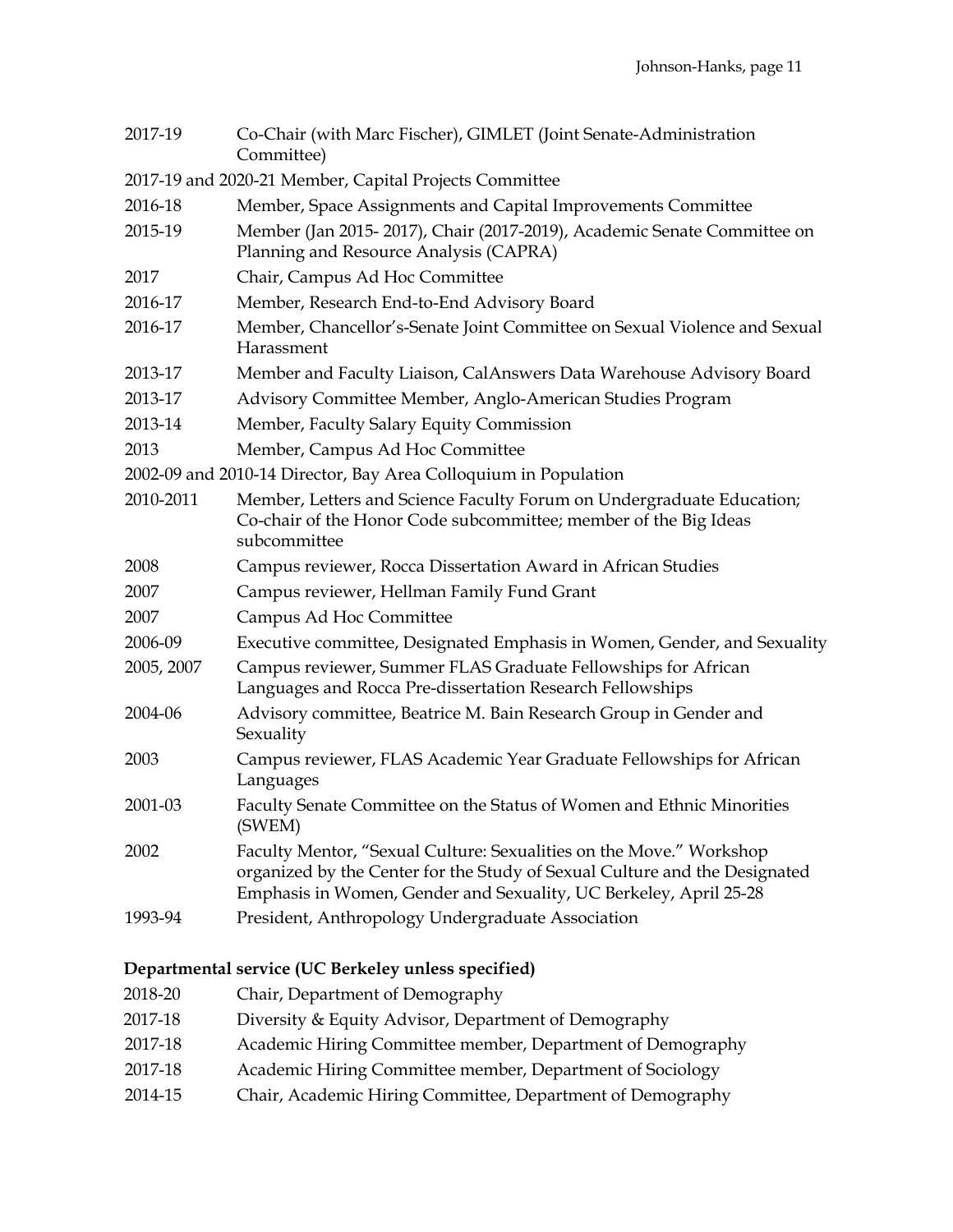| 2013         | Convener, Professionalization seminar, Department of Sociology                                       |
|--------------|------------------------------------------------------------------------------------------------------|
| 2012-14      | Diversity & Equity Advisor, Department of Demography.                                                |
| 2012-14      | Undergraduate Student Advisor, Department of Demography.                                             |
| 2012-14      | Graduate Student Advisor, Department of Demography and Graduate<br>Group in Sociology and Demography |
| 2012-14      | GSI Coordinator, Department of Demography                                                            |
| 2012-13      | Graduate Admission Committee member, Department of Sociology                                         |
| 2011-12      | Hiring Committee member, Department of Demography                                                    |
| 2011-12      | Hiring Committee member, Department of Sociology                                                     |
| 2011-present | Executive Committee Member for the Graduate Program in Sociology and<br>Demography                   |
| 2010         | Co-Chair, Governance Committee, Department of Anthropology, UT Austin                                |
| 2008-09      | Graduate Admissions Committee member, Department of Sociology.                                       |
| 2003-07      | Diversity & Equity Advisor, Department of Demography.                                                |
| 2003-07      | Undergraduate Student Advisor, Department of Demography.                                             |
| 2003-07      | Graduate Student Advisor, Department of Demography and Graduate Group in<br>Sociology and Demography |
| 2003-07      | GSI Coordinator, Department of Demography                                                            |
| 2003-06      | Coordinator, Professionalization Seminar, Department of Demography                                   |
| 2001-09      | Executive Committee Member for the Graduate Program in Sociology and<br>Demography                   |

# **Disciplinary & national service**

| 2019-22   | Member, Population Association of America Governing Board                                                                                    |
|-----------|----------------------------------------------------------------------------------------------------------------------------------------------|
|           | 2011-present Editorial Board Member, Demography                                                                                              |
| 2018-19   | Review board member, National Institute of Child Health and Development                                                                      |
| 2018      | Member, External Review Committee for the Department of Human<br>Development, University of Chicago                                          |
| 2017-2018 | Member, Population Association of America Nominating Committee                                                                               |
| 2009-2015 | Editorial Board Member, Journal of Life Course Research                                                                                      |
|           | 2010, 2012, 2013 Social Science Research Council International Dissertation Fellowship<br>Screener                                           |
| 2009-2012 | Consulting Editor, American Journal of Sociology                                                                                             |
| 2009      | Committee member, Population Association of America Harriet B. Presser<br>Award                                                              |
| 2006-07   | External review board member for the Demographic and Behavioral Sciences<br>Branch of the National Institute of Child Health and Development |
|           | 2002-04, 2006 Social Science Research Council International Dissertation Fellowship external<br>review committee                             |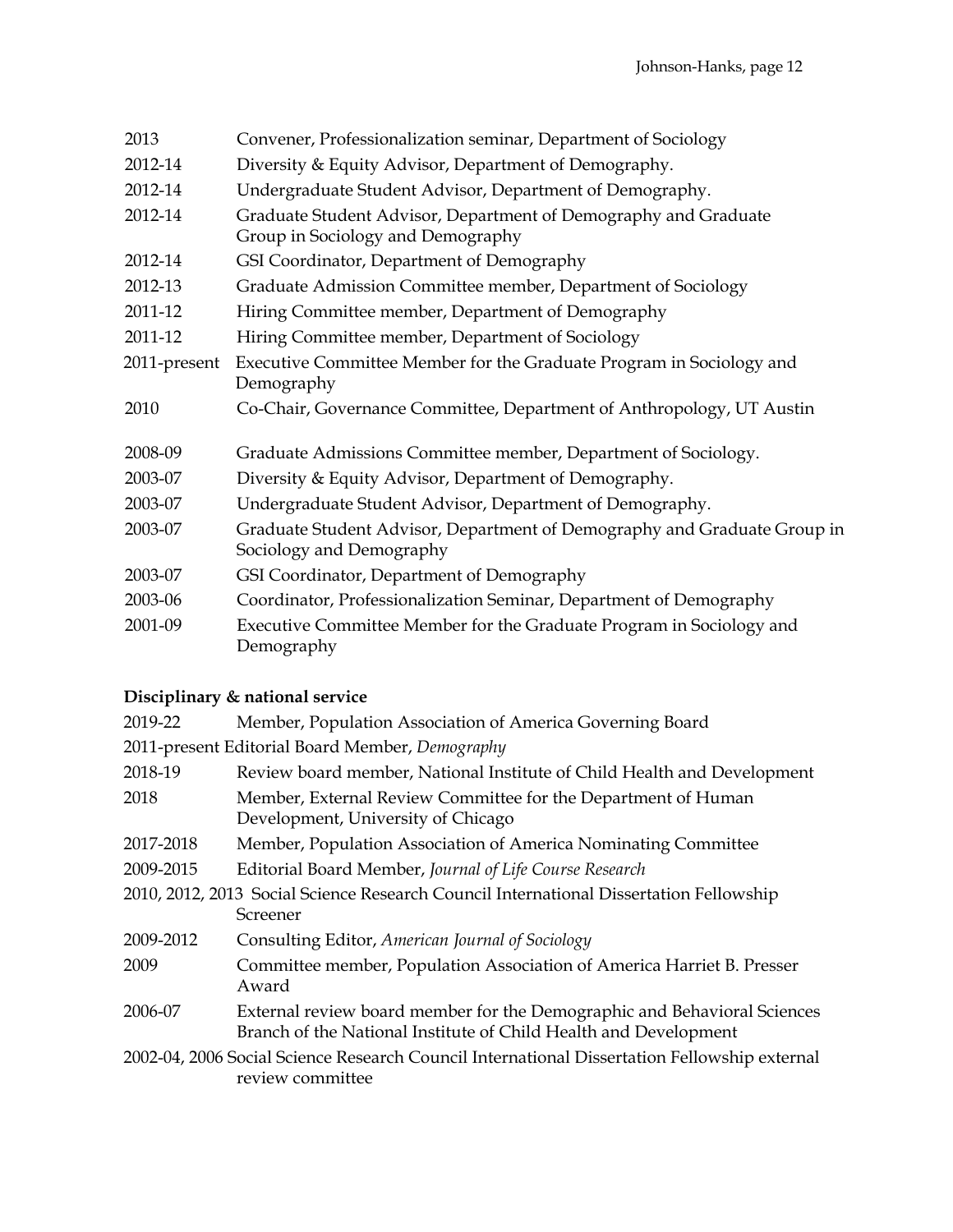### 1993-95 Editorial Board, Kroeber Anthropological Society

2000-pres. Occasional reviewing for: *American Anthropologist, American Journal of Sociology, American Sociological Review, Cultural Anthropology, Demography, Demographic Research, International Family Planning Perspectives, Journal of Anthropological Research, Journal for the Scientific Study of Religion, Medical Anthropology Quarterly, National Science Foundation, Population, Population Studies, Social Science and Medicine, University of Chicago Press, University of California Press, and others*

### **Panels and conferences organized**

| 2020 | Invited Organizer, "Mixed Methods" Population Association of America<br>Annual meeting.                                                                                                                                                                                                                                                                 |
|------|---------------------------------------------------------------------------------------------------------------------------------------------------------------------------------------------------------------------------------------------------------------------------------------------------------------------------------------------------------|
| 2017 | Invited Organizer, "New Approaches to Mixed Methods in Population<br>Research." Population Association of America. April 27-29, Chicago, IL.<br>Invited Theme Organizer, "Culture, Religion, and Politics" (3 panels).<br>International Union for the Scientific Study of Population. October 29-<br>November 4, Cape Town (South Africa).              |
| 2016 | Organizing Committee Member, "New Directions in Computational Social<br>Science & Data Science," Simons Institute for the Theory of Computing, UC<br>Berkeley. April 25 - 26.                                                                                                                                                                           |
| 2015 | Co-organizer (with Carla Hesse), Berkeley Symposium on Women, Gender,<br>and Sexuality. December 11-12.                                                                                                                                                                                                                                                 |
| 2014 | Invited organizer for the session "Fertility." American Sociological Association<br>Annual Meeting, August 16-19, San Francisco, CA.                                                                                                                                                                                                                    |
|      | Co-organizer (with Daniel Smith), "Population & Development:<br>Anthropological Perspectives." Brown University, March 13-15.                                                                                                                                                                                                                           |
| 2013 | Annual Meeting Program Committee, Population Association of America.<br>Invited Panel Organizer for the panels, "Culture, Religion, and Family" and<br>"Revisiting the Anthropological Challenge: Incorporating Culture and<br>Ethnography in Demographic Research," Population Association of America<br>Annual Meeting, New Orleans, LA. April 10-13. |
|      | Co-organizer (with Daniel Smith) "Workshop in Demographic<br>Anthropology," New Orleans, LA. April 9-10.                                                                                                                                                                                                                                                |
|      | Invited organizer for the session 'Anthropological Demography'.<br>International Union for the Scientific Study of Population, August 26-31,<br>Busan, South Korea.                                                                                                                                                                                     |
| 2011 | Panel Organizer. "Temporality and Trust in New Socialities Surrounding<br>Reproductive Challenges." American Anthropological Association Annual<br>Meeting. Montreal, Nov. 16-20.                                                                                                                                                                       |
| 2010 | Invited Panel Organizer for the panels "Family Planning, Reproductive<br>Health and Fertility in Africa," "Couple Dynamics and Fertility in Africa,"<br>and "HIV/AIDS in Contemporary Africa," Population Association of<br>America Annual Meeting. Dallas, TX. April 15-17.                                                                            |
| 2008 | Panel Organizer. "Anthropologies of Population." American                                                                                                                                                                                                                                                                                               |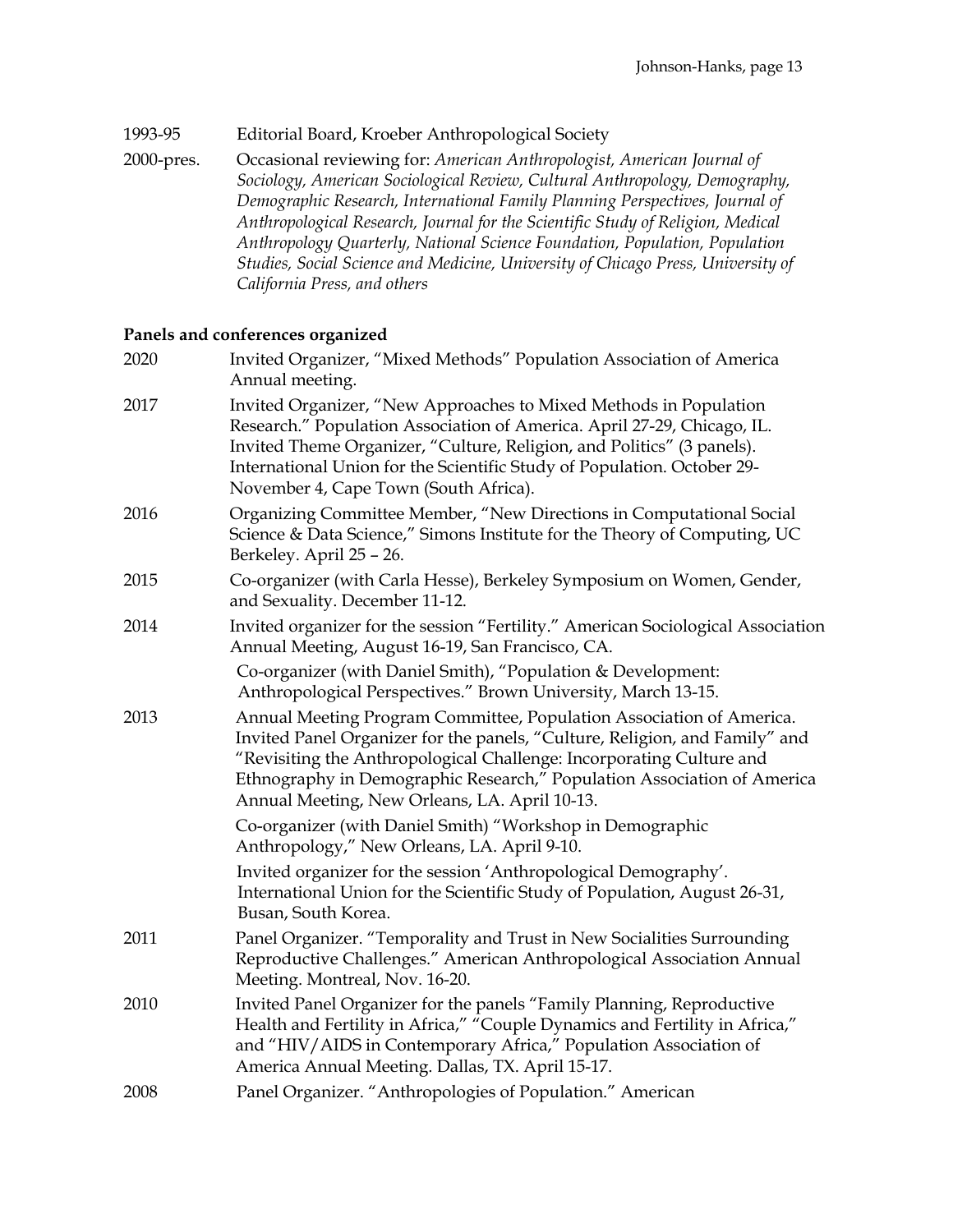|      | Anthropological Association Annual Meetings. San Francisco, CA, Nov 19-23.                                                                                                                                                              |
|------|-----------------------------------------------------------------------------------------------------------------------------------------------------------------------------------------------------------------------------------------|
| 2007 | Invited Panel Organizer, "Alternative Pathways to Parenthood," Population<br>Association of America Annual Meeting, New York. March 28-                                                                                                 |
|      | 31.                                                                                                                                                                                                                                     |
| 2005 | Invited Panel Organizer, "Experimental Methods in Demographic Research."<br>Population Association of America Annual Meeting, Philadelphia, PA, March<br>31-April 2.                                                                    |
| 2004 | Panel Organizer, "Infant and Fetal Death through the Lenses of Time,<br>Memory, and Politics." American Anthropological Association Annual<br>Meeting, San Francisco, CA November 17-21.                                                |
| 2003 | Conference Co-organizer (With Nathalie Picard) "French and American<br>Approaches to African Fertility" Workshops in Berkeley (Jan 20-22) and Paris<br>(May 20-21).                                                                     |
|      | Invited Panel Organizer, "Cultural Perspectives on Fertility," "Gender,<br>Power, and Reproduction," and "Intentions and Motivations of Fertility."<br>Population Association of America Annual Meeting, Minneapolis, MN. May<br>$1-3.$ |
| 2002 | Panel Organizer, "Beyond Certainty: Ethnography's Wager." American<br>Anthropological Association Annual Meeting, New Orleans. November 20-24.                                                                                          |
| 2001 | Panel Organizer, "Modern Subjectivities and the Pedagogical Impulse."<br>American Anthropological Association Annual Meeting, Washington, D.C.<br>November 28-December 2.                                                               |
| 2000 | Panel Organizer, "Schoolgirl Pregnancy in Africa." African Studies Annual<br>Meeting, Nashville TN, November 16-19.                                                                                                                     |
| 1999 | Panel Organizer, "Time and Social Structure." American Anthropological<br>Association Annual Meeting. Chicago IL, November 17-21.                                                                                                       |
| 1996 | Organizational Committee, National Research Council Expert Meeting on<br>Education and Fertility in the Developing World. February 29-March 2.                                                                                          |
| 1995 | Executive Committee, First Annual Graduate Student Conference in African<br>Studies. Northwestern University (Evanston, IL), May 3-5.                                                                                                   |

# **TEACHING AND ADVISING (UC Berkeley unless specified):**

#### **Undergraduate courses taught**

Anthropology and Demography: 2002 Family and Household in Comparative Perspective: 2004, 2005, 2009, 2012 Fundamentals of Population Science: 2011 History of Anthropological Thought (DeCal): 1994 Human Fertility (co-taught "Big Ideas" course): 2014 Marriage and Childbearing in Modern America: 2003 Population and Society: 2010 (UT Austin) Population and the Paradox of Choice: 2012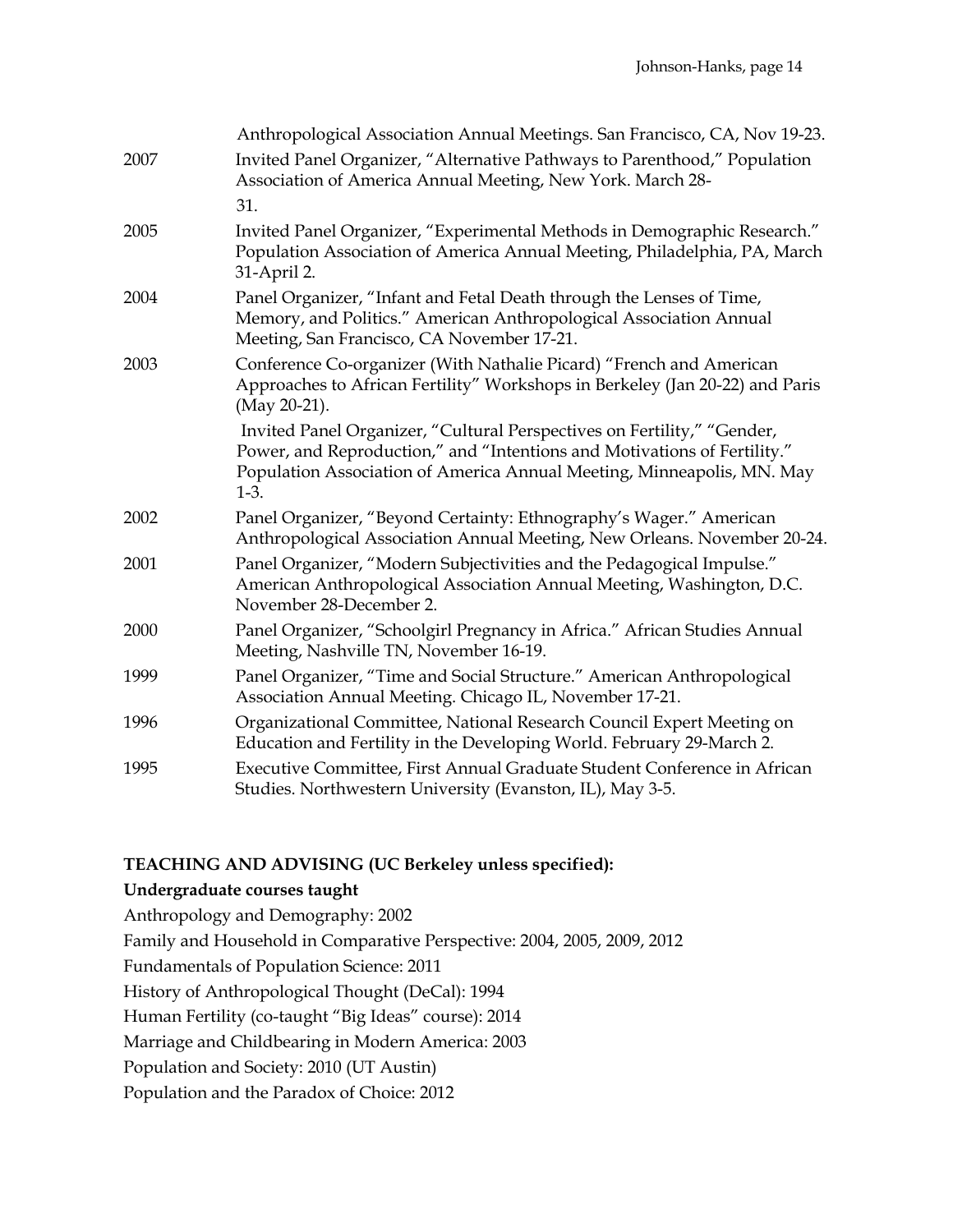Sex, Death, and Data: 2016, 2017, 2018, 2019 Social Consequences of Population Dynamics: 2000, 2001, 2005, 2006, 2008 Sociology of Culture: 2012

### **Graduate courses taught**

Anthropology of Reproduction: 2009 (UT Austin) Current Issues in Population Thought: 2002, 2008, 2019 Family and Fertility: 2018 Formalism and Uncertainty: 2006 Fundamentals of Population Thought: 2005, 2015, 2018 Human Fertility: 2001, 2002, 2003, 2005, 2008, 2013 Language, Population, and Culture (co-taught): 2011 Sociological Methods: 2013 Sociology of Family and Lifecourse. 2009, 2012

### **Completed PhDs**

| 2020         | Leslie Root, Sociology and Demography (Chair)                                                                                                                                                      |
|--------------|----------------------------------------------------------------------------------------------------------------------------------------------------------------------------------------------------|
| 2018         | Benjamin Gebre-Medhin, Sociology<br>Haley Pierce, Demography (Chair)<br>Peter Hepburn, Sociology and Demography<br>Tanya Jones, Sociology                                                          |
| 2017         | Sarah Walchuk Thayer, Demography (Chair)<br>Alison Gemmil, Demography<br>Yi Zhou, Demography                                                                                                       |
| 2016         | Sarah Bradley, Demography (Chair)<br>Emmanuel Letouze, Demography                                                                                                                                  |
| 2015         | Ayumi Nagase, Education<br>Sara Lopus, Demography<br>Reid Hamel, Demography<br>Rafael Colonna, Sociology (Chair)                                                                                   |
| 2014         | Janette Catron, Law and Society<br>Courtney Henderson, Public Health<br>Evan Vandommelen-Gonzalez, Public Health                                                                                   |
| 2013         | Margaret Frye, Sociology & Demography (Co-chair with Ann Swidler)                                                                                                                                  |
| 2012         | Erin Mahaffey, Anthropology<br>Denise Raquel Dunning, Sociology<br>Maia Sieverding, Sociology & Demography (Co-chair with Mike Hout)                                                               |
| 2011<br>2010 | Sarah Staveteig, Sociology & Demography (Co-chair with Peter Evans)<br>James Flexner, Anthropology<br>China Scherz, Medical Anthropology UCSF and UCB<br>Maya Judd, Anthropology, Brown University |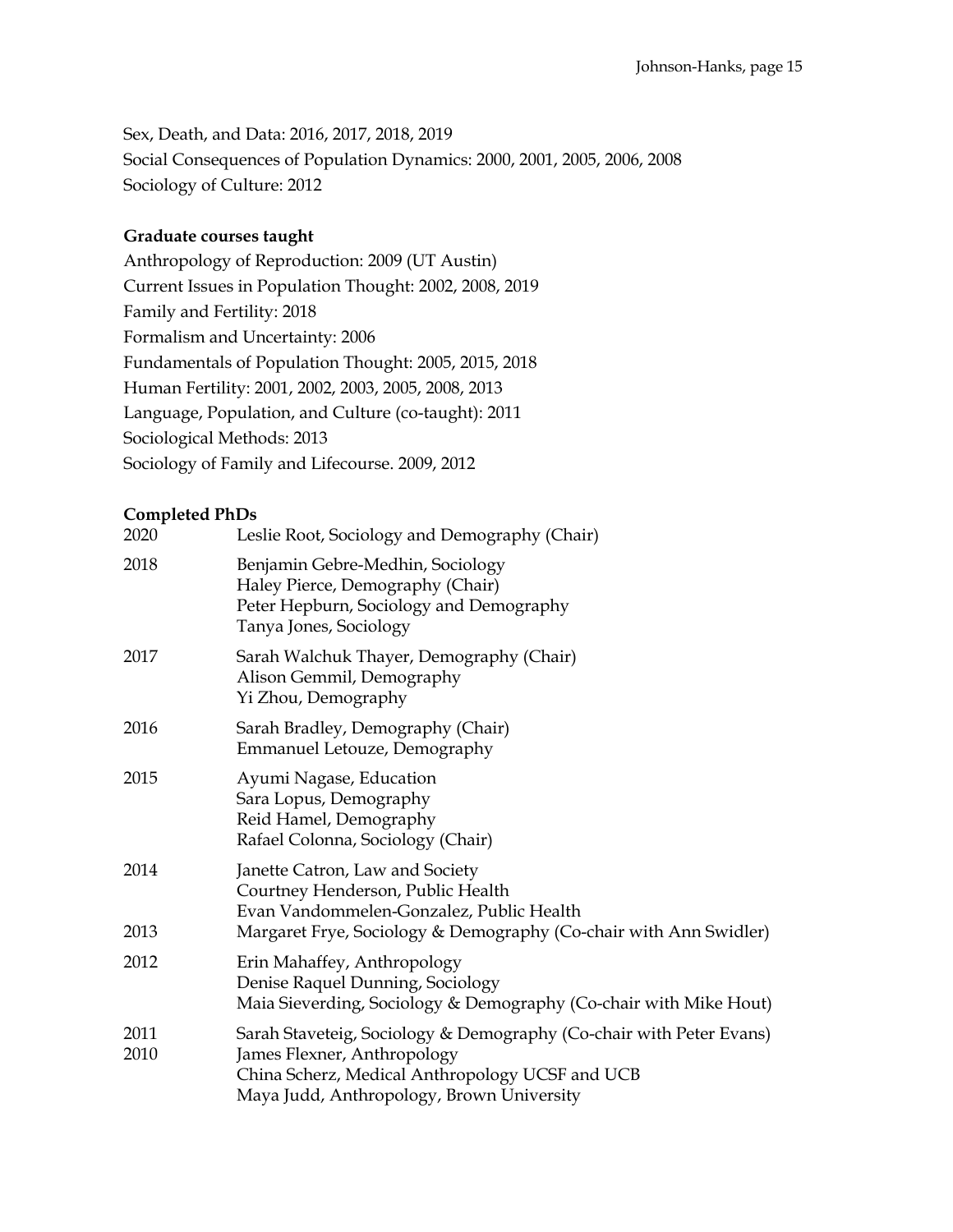| 2007 | Rachel Sullivan, Sociology & Demography (Chair)                                                                                                                                 |
|------|---------------------------------------------------------------------------------------------------------------------------------------------------------------------------------|
| 2006 | Yumiko Kamiya, Demography<br>Pierre Vachon, Demography (Chair)<br>Deborah Bain Brickley, School of Public Health<br>Clea Sarnquist, School of Public Health                     |
| 2005 | Elizabeth Drogin, Sociology<br>Mara Decker, School of Public Health                                                                                                             |
| 2004 | Piedad Urdinola, Demography<br>Audrey Pettifor, School of Public Health<br>Diana Meacham, School of Public Health                                                               |
| 2003 | Cheng Qin, School of Public Health                                                                                                                                              |
| 2019 | <b>Orals (Qualifying) committees</b><br>Mia Zhang, Sociology & Demography                                                                                                       |
| 2018 | Isabel Garcia Valdivia, Sociology<br>Byron Villacis, Sociology & Demography (Chair)                                                                                             |
| 2017 | Melia DuBois, History<br>Leslie Root, Demography                                                                                                                                |
| 2016 | Sigrid Luhr, Sociology (Chair)<br>Hayley Pierce, Demography                                                                                                                     |
| 2015 | Paul Chung, Sociology & Demography<br>Peter Hepburn, Sociology & Demography<br>Esther Cho, Sociology                                                                            |
| 2014 | Sarah Bradley, Demography<br>Alison Gemmill, Demography                                                                                                                         |
| 2013 | Ayumi Nagase, Education<br>Courtney Henderson, Public Health<br>Evan Vandommelen-Gonzalez, Public Health<br>Emmanuel Letouze, Demography (Chair)<br>Yi Zhou, Demography (Chair) |
| 2012 | Sara Lopus, Demography (Chair)                                                                                                                                                  |
| 2009 | Fiona Willis, Demography<br>Alexander Janus, Sociology                                                                                                                          |
| 2008 | James Flexner, Anthropology                                                                                                                                                     |
| 2007 | Tanya Jones, Sociology<br>Webb Sprague, Demography<br>Erin Mahaffey, Anthropology<br>China Scherz, Medical Anthropology UCSF                                                    |
| 2006 | Brian Rostron, Demography (Chair)<br>Sarah Walchuk Thayer, Sociology & Demography                                                                                               |